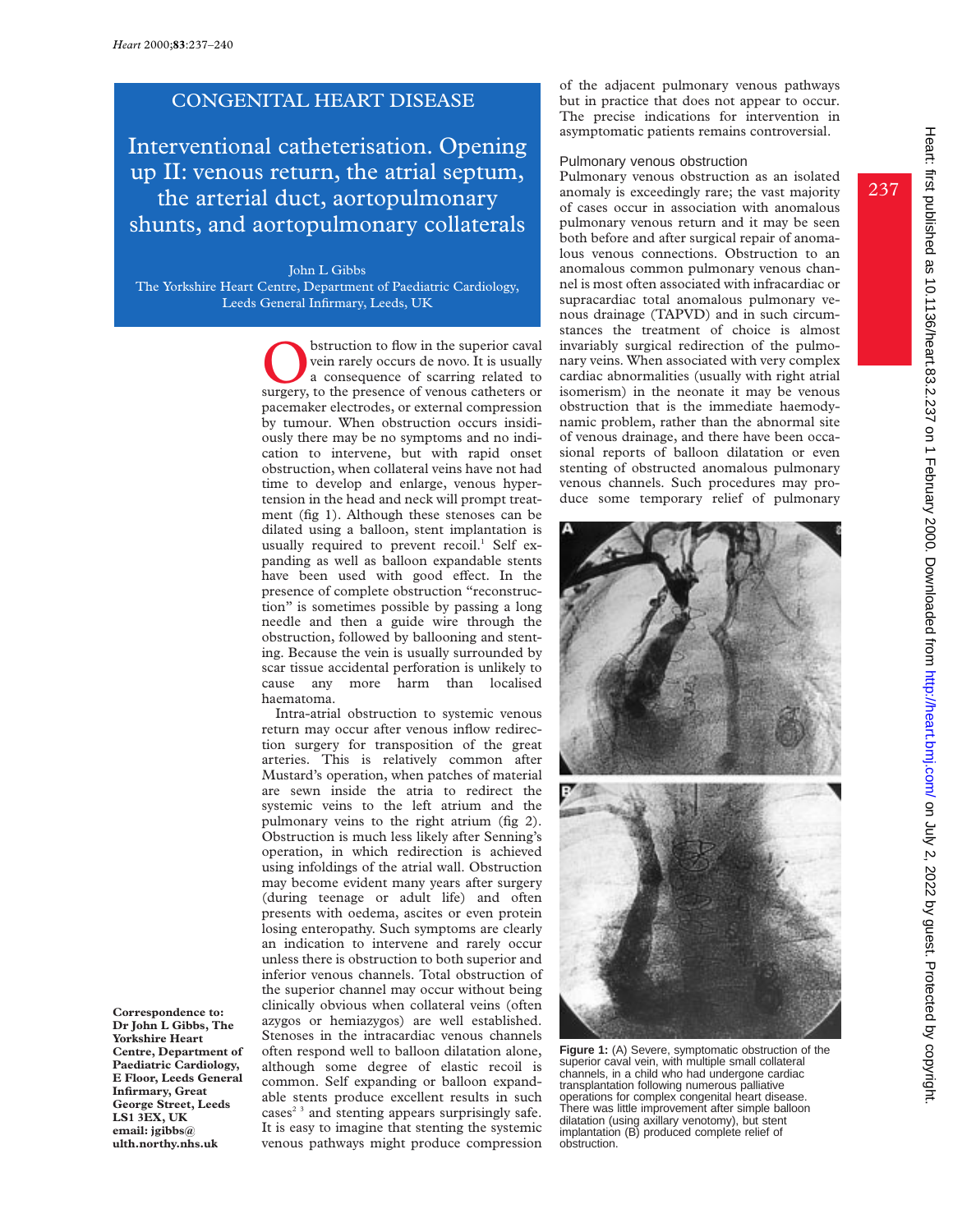oedema but there can be no doubt that surgical redirection of the pulmonary veins offers a much more secure and longer lasting answer.

When pulmonary venous obstruction occurs after surgical repair of TAPVD it is rarely simply a problem of inadequate venous anastomosis, but usually affects the pulmonary veins (often all four) in their distal portions close to the left atrium. Surgical patching of the pulmonary veins, balloon dilatation and stent implantation (both transcatheter and surgically placed) all produce disappointing results, often with only short term improvement. $45$  The mechanism behind this so called pulmonary veno-occlusive disease, responsible for the relentless recurrence of stenosis, is poorly understood; necropsy studies of the walls of the pulmonary veins show intimal and medial thickening.



# **Creation of an atrial septal defect**

The majority of patients who undergo atrial septostomy are neonates with transposition of the great arteries, but there are other situations where creation of an atrial septal defect may be helpful, even in adolescents or adults. In babies the traditional Rashkind balloon is still favoured, the balloon being pulled back to the right atrium after it has been passed across the foramen into the left atrium and inflated. For older patients, when the atrial septum may be too tough to allow an adequate hole to be torn with the Rashkind balloon, progressive dilatation (as opposed to forced balloon withdrawal) using a balloon introduced over a guide wire may be effective. This is probably safer than the alternative of blade septostomy when a folding blade at the tip of a catheter is withdrawn across the septum, the procedure being repeated with varying orientation of the blade to make a series of cuts. Not surprisingly, complications such as atrial perforation may occur. The defect created by the blade may be enlarged by balloon. In older patients who have an intact atrial septum it may be necessary first to perforate the septum using a transseptal needle or a radiofrequency or laser wire. The

### **Venous obstruction**

### Systemic circulation

- $\bullet$  In the superior caval vein
	- –Usually iatrogenic or caused by external compression -Ballooning rarely sufficient, stent usu-
- ally required • Within the atrium
	- –Relatively common after Mustard's operation for transposition -Ballooning alone often sufficient to relieve symptoms

#### Pulmonary circulation

- Rare, often associated with anomalous pulmonary venous return
	- –Ballooning, stenting and surgery all very rarely rewarding

risk of septostomy varies considerably, depending on the anatomical abnormality as well as the method employed.

**Figure 2:** (A) Obstruction in the systemic venous pathway in a 14 year old after Mustard's operation for transposition. The patch sewn inside the atria to redirect systemic venous return to the mitral valve and left ventricle has become distorted, causing a shelf like obstruction (arrowed). Balloon dilatation has resulted in sufficient widening of the pathway (B) to relieve completely symptoms of venous hypertension (protein losing enteropathy in this case). IVC, inferior vena

### Simple and complex transposition

cava; LV, left ventricle.

B

In simple transposition poor mixing between the pulmonary and systemic circulations may cause severe hypoxaemia and death even if the arterial duct is patent, so it is customary to perform immediate balloon septostomy. In most centres this is done under echocardiographic control.6 It may be carried out anywhere, without the need for a catheterisation laboratory, is safe, and usually takes only a few minutes. Access to the heart is achieved through the umbilical or femoral vein; the former has the advantage of preserving the femoral vein for later use, although the ductus venosus may be awkward to cross in some cases.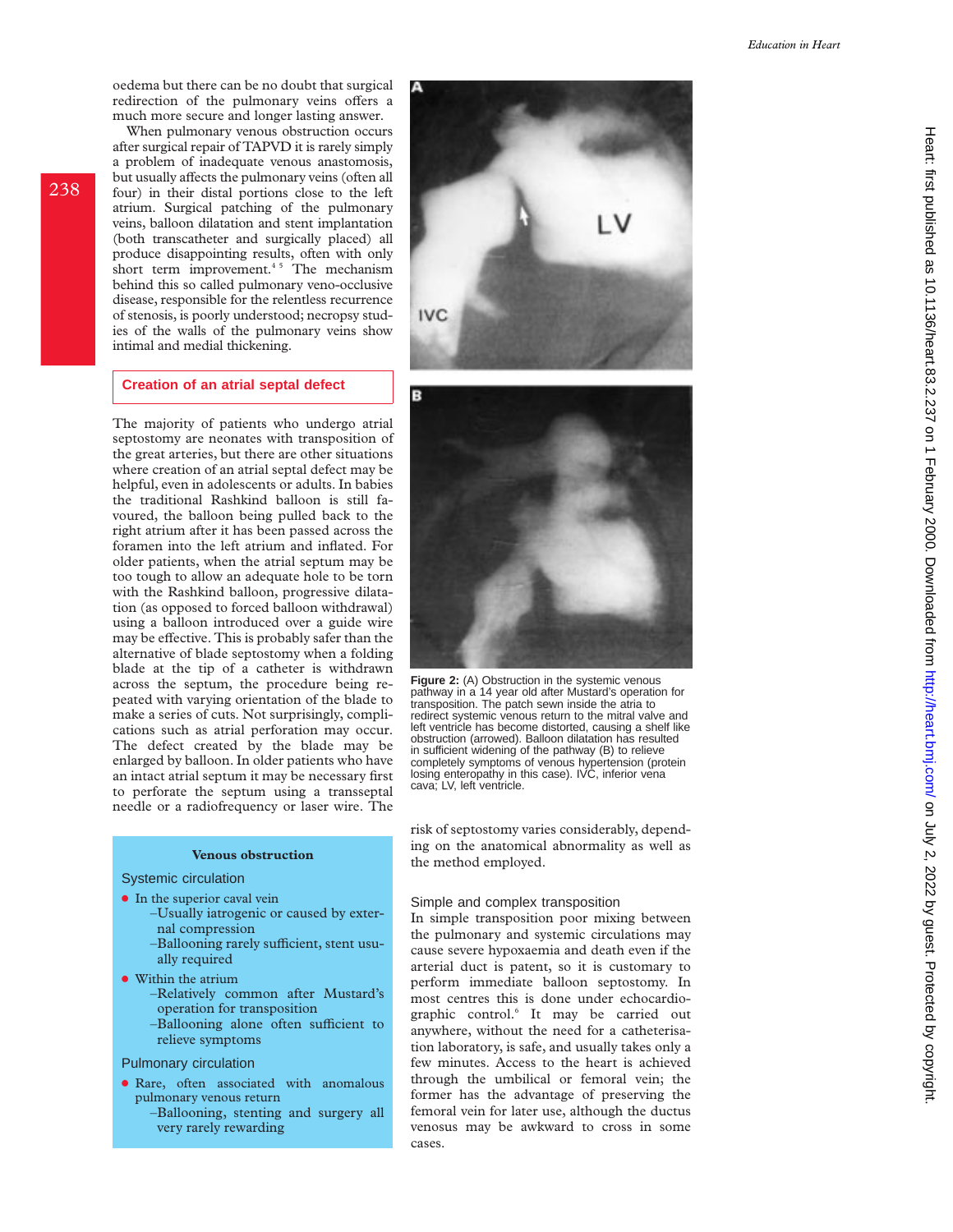Mitral, pulmonary, and tricuspid atresia With mitral atresia the left atrium can empty only across the foramen to the right atrium. It is wise to decompress the left atrium even when the foramen does not appear to be obviously restrictive in the early neonatal period. Septostomy can be technically difficult because the left atrium is small. Immediate haemodynamic benefit (a fall in left atrial pressure) may occur but in some cases the sudden decompression of the left atrium produces a dramatic increase in pulmonary blood flow, resulting in acute deterioration or even death. When neonatal septostomy has not been carried out the atrial septum often becomes restrictive with time, giving signs and symptoms of pulmonary venous and arterial hypertension later in life. Decompression of the left atrium is difficult and hazardous in older patients (dilatation by balloon<sup>7</sup> or the Park blade<sup>8</sup> may help) and surgical septectomy may be required.

In patients with pulmonary atresia with an intact ventricular septum or with tricuspid atresia, the only route by which the right atrium can empty is across the foramen to the left atrium. There is divided opinion on the desirability of neonatal septostomy in such cases. In some countries it is routine but in practice it is rare for the foramen to be restrictive in infancy, and it is the author's opinion that septostomy is very rarely required.

# The failing Fontan circulation and end stage pulmonary hypertension in older patients

When the chronically elevated systemic venous pressure associated with the Fontan operation (direct anastomosis of the right atrium to the pulmonary trunk) is poorly tolerated, creation of a small atrial septal defect may relieve the symptoms of high systemic venous pressure (albeit at the price of some degree of desaturation caused by right to left atrial shunting). Similarly, creation of a small atrial septal defect may reduce right atrial pressure and increase cardiac output in advanced pulmonary hypertension in adults. Because the atrial septum is intact (necessitating septal puncture), and it is difficult to judge as well as to create the appropriate size of defect, this approach has not been

# **Atrial septostomy**

## $\bullet$  Beneficial in:

- –All neonates with simple transposition or mitral atresia
- –Most neonates with complex transposition
- –Occasional neonates with tricuspid atresia or hypoplasia of the right heart –Children or young adults with "fail-
- ing" Fontan circulation
- –Selected adults with end stage pulmonary hypertension
- Techniques:
	- –"Pullback" balloon (Rashkind)
	- –Balloon dilatation
	- –Park blade catheter

widely adopted. Nonetheless, it may be worth consideration if symptoms are severe.<sup>9</sup>

# **Arterial duct**

Medical treatment with prostaglandin E allows short term maintenance of duct patency in neonates with duct dependent circulation. Attempts to keep the duct open in the longer term have included simple balloon angioplasty (unreliable), $10$  "hot" balloon angioplasty (better but still unreliable), $11$  and stent implantation. Stenting seems to keep the duct open effectively when the systemic circulation is dependent—that is, variants of the hypoplastic left heart syndrome.<sup>12</sup> It may be useful as a bridge to transplantation in some cases,<sup>13</sup> but unfortunately it does not prevent heart failure developing and recent results of palliative surgery (the Norwood operation and its modifications) are superior. When the pulmonary circulation is dependent the duct tends to be tortuous and while stenting is possible, it is technically very demanding and sudden death may occur during or after the procedure.<sup>14</sup> Neointimal proliferation producing stenosis within the stent is common, necessitating repeated balloon dilatations to cope with growth of the child. There are only rare circumstances (for instance bilateral pulmo-





**Figure 3:** (A) Severe obstruction of a classical Blalock–Taussig shunt in a teenager with complex pulmonary atresia. There was almost complete recoil after simple balloon dilatation but stent implantation notably improved blood flow to the right lung (B).

239